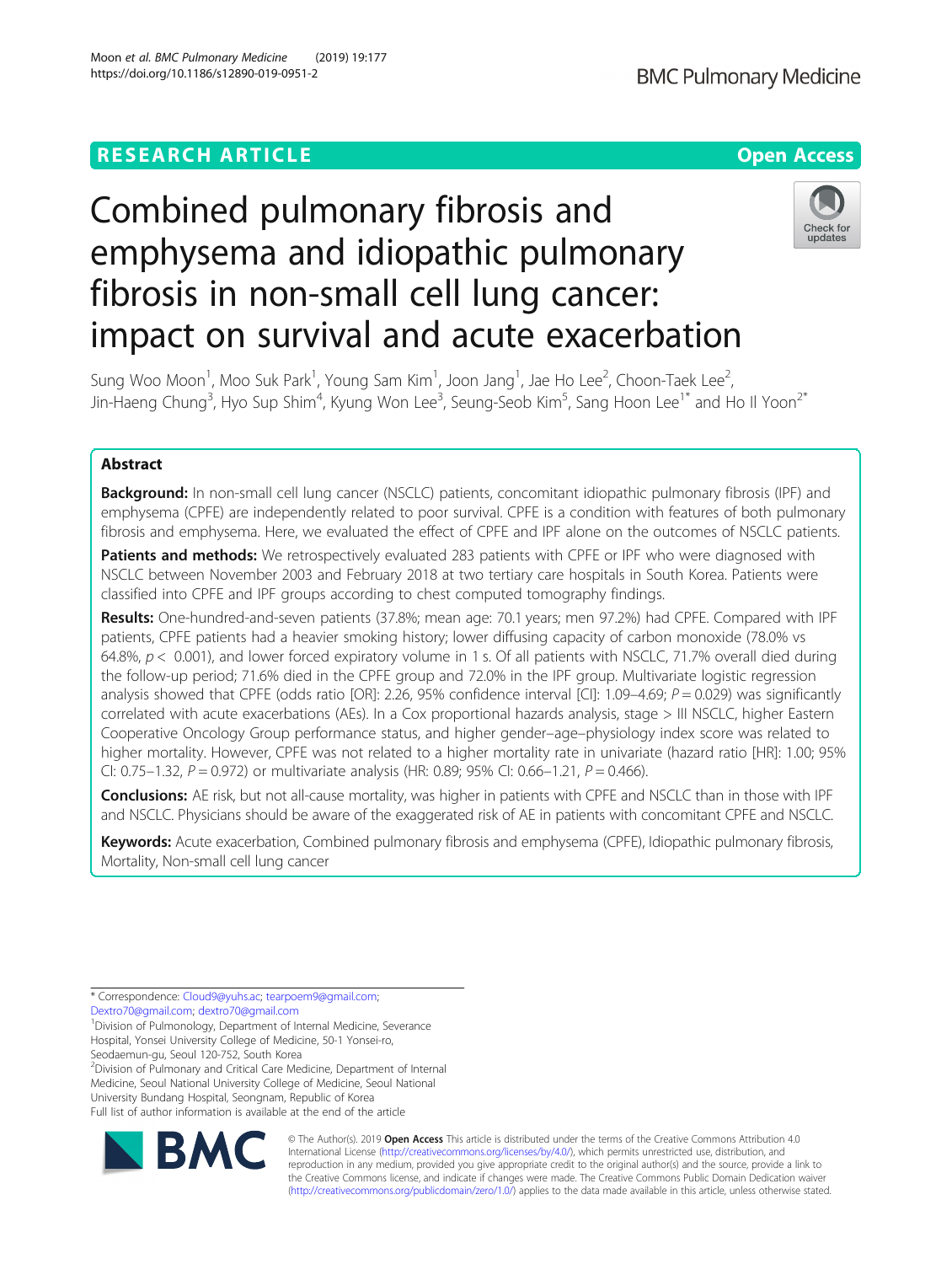## Background

Idiopathic pulmonary fibrosis (IPF) is a chronic, progressive fibrosing interstitial pneumonia, characterized by progressively worsening dyspnea and lung function, and is associated with a poor prognosis [\[1](#page-6-0)]. IPF is reportedly associated with an increased risk of lung cancer [\[2](#page-6-0)]. Furthermore, in non-small cell lung cancer (NSCLC) patients, concomitant IPF is related to poor survival [\[2](#page-6-0), [3](#page-6-0)].

Emphysema is defined as an enlargement of the air spaces distal to the terminal bronchioles due to destruction of the tissues comprising their walls, and can result in an obstructive pattern. Emphysema is also associated with an increased risk of lung cancer [[4\]](#page-6-0). Furthermore, the presence of emphysema in NSCLC patients is also related to a poor prognosis [[5](#page-6-0)].

Emphysema and IPF, which have different radiological, pathological, functional, and prognostic characteristics, have long been regarded as separate entities. However, the coexistence of emphysema and pulmonary fibrosis in individuals is being increasingly recognized [[6\]](#page-6-0). In 2005, Cottin et al. first proposed defining a syndrome termed "combined pulmonary fibrosis and emphysema (CPFE)," which is characterized by a heavy smoking history, exercise hypoxemia, upper lobe emphysema and lower lobe fibrosis, unexpectedly subnormal lung volumes, and severe reduction of carbon monoxide transfer [\[7](#page-6-0)]. The pathogenesis of CPFE has not yet been fully elucidated. However, emphysema, IPF, and CPFE have common risk factors, such as smoking  $[6]$  $[6]$ . The survival rates of patients with CPFE are known to be poor [[8](#page-6-0), [9\]](#page-6-0). Several studies [\[6](#page-6-0), [10](#page-6-0)–[17](#page-7-0)] have evaluated the clinical course and complications of CPFE. Among them, some reports have stated that patients with CPFE have a higher risk of lung cancer development and death compared with emphysema patients [\[11](#page-6-0), [16\]](#page-7-0). Nevertheless, the exact clinical course and complications of CPFE are unclear, especially when the condition is comorbid with lung cancer.

As the clinical course and complications of CPFE are not fully understood, physicians may be more reluctant to treat CPFE patients with concomitant NSCLC (CPFE-NSCLC) [[17](#page-7-0)]. Therefore, we aimed to evaluate whether (1) CPFE-NSCLC patients are at higher odds of developing acute exacerbations (AEs) than are IPF patients with NSCLC (IPF-NSCLC) and whether (2) CPFE-NSCLC patients are at higher risk of mortality than are IPF-NSCLC patients.

## Methods

#### Study design and population

The study was conducted retrospectively in two tertiary hospitals in South Korea. We evaluated all chest computed tomography (CT) scans of patients with a diagnosis of IPF and lung cancer that were obtained in the Severance Hospital and Seoul National University Bundang Hospital between November 2003 and February 2018. The inclusion criteria were as follows: (1) fulfilment of diagnostic criteria of IPF and CPFE, (2) availability of CT scan images at the time of diagnosis in the institutional radiology database; and (3) availability of clinical data from medical records. In total, 435 patients were considered after applying the inclusion criteria. Among these, patients were excluded if they (1) were diagnosed with small cell lung cancer  $(n = 59)$ ; (2) had non-confirmed pathology  $(n = 17)$ ; (3) had incomplete data available  $(n = 76)$ ; or (4) were lost to follow-up ( $n = 20$ ). Finally, 283 patients were included in the analysis.

Clinical and laboratory data were collected retrospectively from medical records. Data on age, smoking history, pulmonary function test results, underlying diseases, height and weight at the time of the diagnosis, gender–age–physiology (GAP) index score [[18](#page-7-0)], Eastern Cooperative Oncology Group performance status (ECOG) [\[19\]](#page-7-0), histological type of NSCLC, and clinical and/or pathologic staging of NSCLC were collected for all patients. Information on the treatment modality used for NSCLC; date of treatment; AE after surgery, chemotherapy, or radiotherapy (including the date AE was confirmed); and mortality data (including mortality due to AE) was also collected for all patients. According to smoking status, patients were categorized into two groups (never-smoker vs. ever-smoker [a person who had smoked at least 100 cigarettes and cigars during the course of their life]). The GAP score was calculated based on gender (0–1 points), age (0–2 points), forced vital capacity (FVC) (0–2 points), and diffusing capacity of carbon monoxide (DLco) (0–3 points), and was classified into stages I (0–3 points), II (4–5 points), or III (6–8 points), as previously described [\[18\]](#page-7-0). Early NSCLC was defined as stage I or II, while advanced NSCLC was defined as stage III or IV according to the eighth edition lung cancer stage classification [[20](#page-7-0)]. The primary outcome was the development of AE and overall survival. Overall survival was estimated from the date of diagnosis of NSCLC and IPF/CPFE until death. Death registration data were provided by the Ministry of Security and Public Administration of Korea.

## Diagnostic criteria for IPF, CPFE, and AE

IPF was diagnosed using the criteria for the usual interstitial pneumonia (UIP) pattern as described in an official ATS/ERS/JRS/ALAT statement [\[21\]](#page-7-0), as follows: subpleural, basal, predominantly reticular abnormality or honeycombing, with or without traction bronchiectasis, and the absence of an inconsistent UIP pattern. Diagnosis was confirmed at each hospital by a multi-disciplinary team consisting of specialists in pulmonary medicine, radiology, and pathology.

CPFE was defined according to Cottin et al.'s and Ryerson et al.'s definitions, namely the presence of classic features of centrilobular and/or paraseptal emphysemas (≥ 10%) in the upper lobes and pulmonary fibrosis (mainly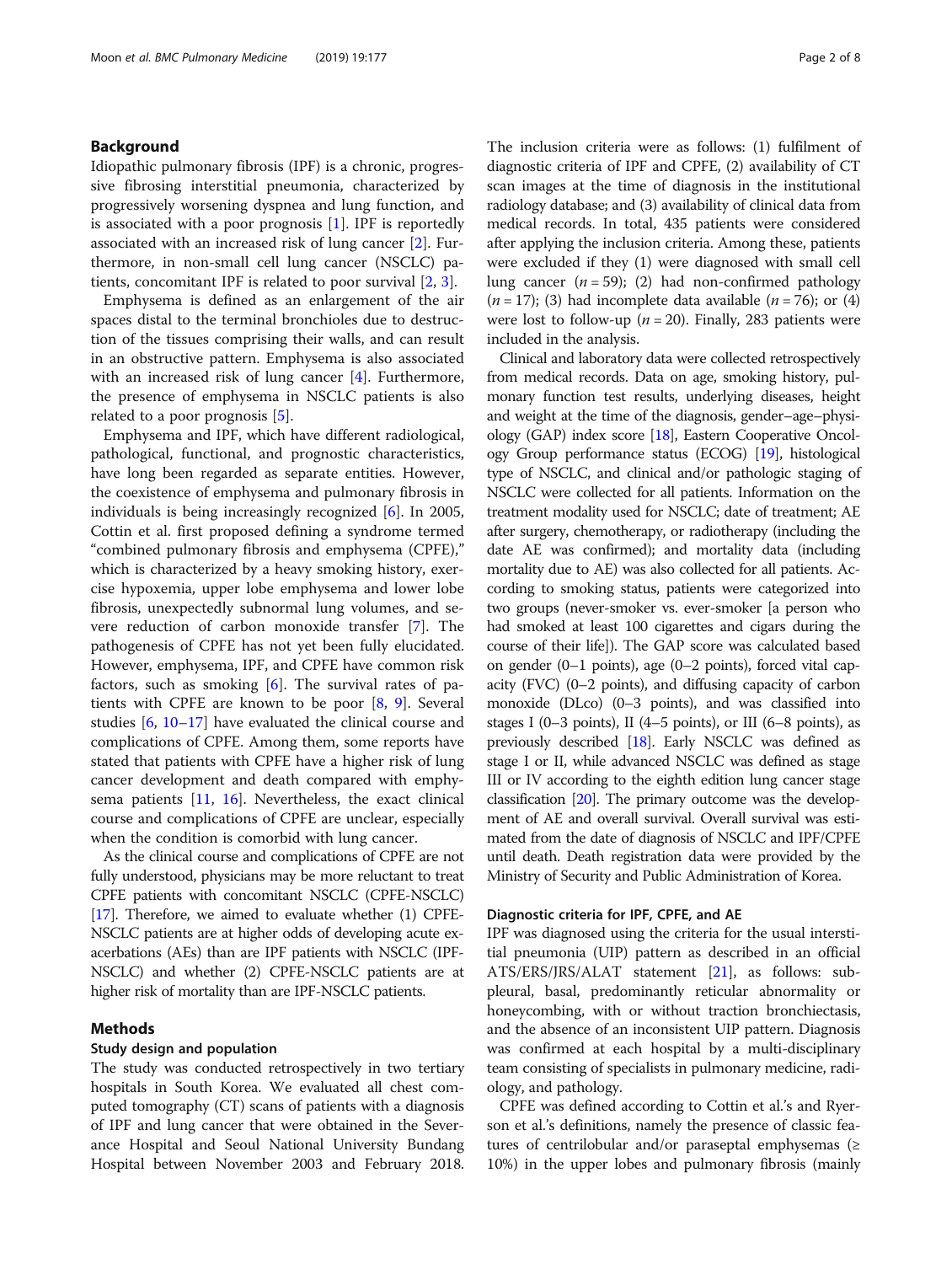IPF/UIP) in the lower lobes radiographically [[7,](#page-6-0) [13\]](#page-6-0). Classification of CPFE and IPF was based on radiologic findings on chest CT scans. All CT scans of the included patients were reviewed by two radiologist and four pulmonologists, independently.

AE was defined according to the International Working Group Report by Collard et al. [\[22](#page-7-0)]: previous or concurrent diagnosis of IPF, acute worsening or development of dyspnea, typically < 1 month in duration, and CT scan with new bilateral ground-glass opacity and/or consolidation, with the deterioration not fully explained by cardiac failure or fluid overload. In the present study, acute exacerbation of IPF or CPFE within 1 month after treatment (chemotherapy, surgery, or radiotherapy) was defined as AE, in order to evaluate the effect of CPFE on the treatment of NSCLC.

#### Statistical analysis

Baseline characteristics of CPFE-NSCLC and IPF-NSCLC patients were compared using an unpaired t-test for continuous variables or  $\chi$ 2 test for categorical variables and are presented as mean ± standard deviation and numbers (percentage). Multiple logistic regression models were used to estimate odds ratios (ORs) for AE. Survival times were estimated using the Kaplan–Meier method and compared with the log-rank test. Multivariate Cox proportional hazards models were performed to investigate the relationships between clinical parameters and mortality. Variables that overlapped (e.g., age, gender, FVC, and  $DL_{CO}$  in the GAP index) were excluded in the multivariate Cox proportional hazards models. An adjusted  $P$ -value < 0.05 was considered statistically significant. All statistical analyses were performed with SPSS version 23.0 (SPSS Inc., Chicago, IL, USA).

#### Ethics statement

This research protocol was approved by the Institutional Review Board of Severance Hospital, South Korea (IRB No. 4–2018-0770). The study design was approved by the appropriate ethics review boards. The requirement to obtain informed patient consent was waived.

## Results

### Baseline characteristics

Baseline characteristics of the study subjects are provided in Table [1](#page-3-0). Men constituted 95.1% of the study cohort. The mean age for the patients overall was 70.3 years (range, 46–89 years); the mean ages of CPFE and IPF patients were 70.4 years (range, 46–89 years) and 70.1 years (range, 51–87 years), respectively. Compared with IPF patients, CPFE patients had a heavier smoking history, lower DLco  $(78.0\% \text{ vs. } 64.8\%, P < 0.001)$ , and lower forced expiratory volume in 1 s  $(FEV_1)/FVC$  ratio  $(75.1\% \text{ vs. } 71.2\%, P = 0.001)$ . Body mass index (BMI), FVC, NSCLC histology, FVC predicted %,  $FEV_1$ 

tween IPF and CPFE patients. Of the NSCLC patients overall, 71.7% died during the follow-up period; 71.6% died in the CPFE group and 72.0% in the IPF group. The respective follow-up periods were 18.6 months and 24.1 months ( $P = 0.975$ ). CPFE patients had an increased tendency to develop AE, although this was not statistically significant in the univariate analysis (12.5% vs. 21.3%,  $P = 0.098$ ). The time elapsed between diagnosis of CPFE or IPF and NSCLC was analyzed but did not differ significantly between the two groups (16.1 months vs. 16.4 months,  $P = 0.937$ ).

#### AE and CPFE

Additional file [1](#page-6-0): Table S1 shows the incidences of AE after treatment according to the treatment modality. Nine patients had undergone surgery and adjuvant chemotherapy, 22 patients had undergone concurrent chemoradiation therapy, and four patients had undergone surgery, followed by concurrent chemoradiation therapy. All AE were calculated separately after the respective treatments. NSCLC patients with CPFE tended to have more AE after surgery (IPF 8.6% vs. CPFE 21.6%,  $P = 0.073$ ). Although the incidence of AE was higher in the CPFE group  $(13.1\% \text{ vs. } 21.3\%, P = 0.098)$ , no statistically significant difference was found.

Table [2](#page-4-0) shows the relationship between CPFE and AE in the logistic regression model. GAP stage, smoking status, NSCLC histology, NSCLC stage, and CPFE were included in the regression model. In the analysis, due to the small number of patients in the GAP stage III group  $(n = 14)$ , this group was combined with the GAP stage II group. CPFE (OR: 2.26, 95% CI: 1.09–4.69, P = 0.029) and GAP stage > II (OR: 2.20; 95% CI: 1.05–4.64;  $P =$ 0.037) showed a significant correlation with AE. NSCLC histology, smoking history (ever-smoker), and NSCLC stage > III did not show significant correlations with AE.

#### Survival and CPFE

There was no significant difference in survival rates between the IPF and CPFE groups ( $P = 0.972$ ), according to analysis of the Kaplan–Meier survival curves (Fig. [1](#page-4-0)).

The relationships between all-cause mortality and clinical parameters, including CPFE, were evaluated using Cox proportional hazards analysis (Table [3](#page-5-0)). Univariate analysis showed that advanced stage NSCLC, higher GAP index score  $(P < 0.001)$ , AE  $(P < 0.001)$ , lower FVC predicted, lower FEV1 predicted, lower DLco predicted, higher FEV1/ FVC, %, and histological type other than adenocarcinoma or squamous cell carcinoma were significantly correlated with all-cause mortality. BMI, smoking history, time elapsed between diagnosis of IPF or CPFE and diagnosis of NSCLC, and CPFE did not correlate with all-cause mortality.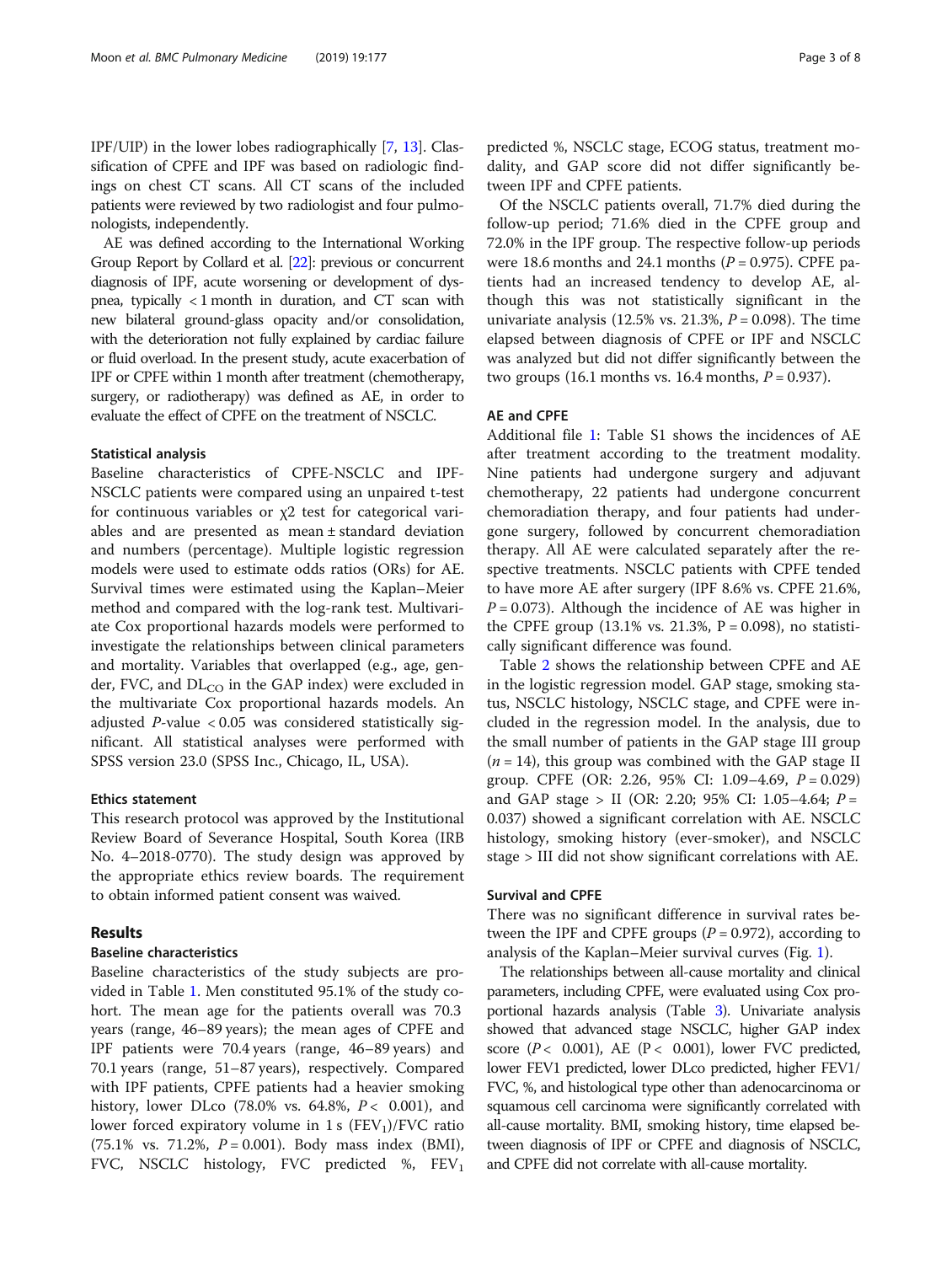<span id="page-3-0"></span>Table 1 Patient characteristics according to the presence of CPFE

| Variable                                                                       | IPF-NSCLC                     | CPFE-NSCLC                  | $P$ -value |
|--------------------------------------------------------------------------------|-------------------------------|-----------------------------|------------|
| Number of patients, n (%)                                                      | 176 (62.2%)                   | 107 (37.8%)                 |            |
| Age, years                                                                     | $70.4 \pm 8.4 (46 - 89)$      | $70.1 \pm 7.1$ (51-87)      | 0.810      |
| Sex, men                                                                       | 165 (93.8%)                   | 104 (97.2%)                 | 0.263      |
| BMI, kg/m <sup>2</sup>                                                         | $23.4 \pm 3.2$ (15.2-30.7)    | $22.9 \pm 3.2$ (13.3-29.8)  | 0.222      |
| Ever smoker, %                                                                 | 161 (91.5%)                   | 103 (96.3%)                 | 0.145      |
| Smoking history,<br>pack-years                                                 | $35.6 \pm 23.8$ (0-120)       | $46.4 \pm 26.4$ (0-180)     | < 0.001    |
| Histology, numbers (%)                                                         |                               |                             | 0.344      |
| Adenocarcinoma                                                                 | 67 (38.1%)                    | 50 (46.7%)                  |            |
| Squamous cell carcinoma                                                        | 84 (47.7%)                    | 45 (42.1%)                  |            |
| Others                                                                         | 25 (14.2%)                    | 12 (11.2%)                  |            |
| FVC, % predicted                                                               | $83.3 \pm 18.8$ (34-125)      | $82.8 \pm 17.4 (41 - 121)$  | 0.844      |
| FEV <sub>1</sub> , % predicted                                                 | $90.2 \pm 20.7$ (5-140)       | $86.0 \pm 18.7$ (44-135)    | 0.091      |
| $DL_{CO}$ , % predicted ( $n = 249$ )                                          | $78.0 \pm 21.5$ (33-128)      | $64.8 \pm 17.9$ (16-102)    | < 0.001    |
| FEV1/FVC, Percentage                                                           | $75.1 \pm 8.4 (48.2 - 96.3)$  | $71.2 \pm 9.6$ (16-102)     | 0.001      |
| NSCLC Stage, numbers (%)                                                       |                               |                             | 0.617      |
| Stage I                                                                        | 45 (25.6%)                    | 27 (25.2%)                  |            |
| Stage II                                                                       | 27 (15.3%)                    | 13 (12.1%)                  |            |
| Stage III                                                                      | 38 (21.6%)                    | 30 (28.0%)                  |            |
| Stage IV                                                                       | 66 (37.5%)                    | 37 (34.6%)                  |            |
| ECOG $\geq$ 2, n (%)                                                           | 38 (21.6%)                    | 16 (15.0%)                  | 0.106      |
| Follow-up time, months                                                         | $24.1 \pm 24.1 (0.0 - 138.0)$ | $18.6 \pm 25.5$ (0.3-137.8) | 0.975      |
| Time Gap between Diagnosis<br>of IPF or CPFE and Diagnosis<br>of NSCLC, months | $16.4 \pm 30.7$ (0-149.6)     | $16.1 \pm 31.1$ (0-148.4)   | 0.937      |
| GAP Index score                                                                | $3.17 \pm 1.19$ (1-8)         | $3.38 \pm 1.21$ (1-7)       | 0.166      |
| Received chemotherapy,<br>n(%)                                                 | 78 (44.3%)                    | 53 (49.5%)                  | 0.461      |
| Received operation,<br>n(%)                                                    | 73 (41.7%)                    | 37 (34.9%)                  | 0.313      |
| Received radiotherapy,<br>n (%)                                                | 24 (13.6%)                    | 20 (18.7%)                  | 0.310      |
| AE, n (%) <sup>a</sup>                                                         | 19 (12.5%)                    | 19 (21.3%)                  | 0.098      |

: SD (range) and categorical vari

Definition of abbreviations: BMI, Body Mass Index; CPFE, Combined Pulmonary Fibrosis and Emphysema; NSCLC, Non-Small Cell Lung Cancer; ECOG, Eastern Cooperative Oncology Group performance status; AE, Acute Exacerbation; GAP Score, Gender–Age–Physiology Score; FVC, Forced Vital Capacity; FEV<sub>1</sub>, forced expiratory volume in 1 s;  $DL_{CO}$ , diffusing capacity of carbon monoxide

<sup>a</sup>AE data could be collected from 241/283 patients

Multivariate Cox proportional hazards analyses were performed to compare the contributions of these indices (Table [4](#page-5-0)). Stepwise Cox proportional hazards analysis demonstrated that higher ECOG status (HR: 1.30; 95% CI: 1.16–1.55; P = 0.003), advanced stage NSCLC (HR: 3.15; 95% CI: 2.21-4.49; P < 0.001), and higher GAP score (HR: 1.31; 95% CI: 1.16–1.48; P < 0.001) were risk factors for all-cause mortality. CPFE (HR: 0.89; 95% CI: 0.66-1.21;  $P = 0.466$ ) was not a significant risk factor for all-cause mortality in multivariate analysis.

## **Discussion**

In this study, we have described differences in clinical features and outcomes between NSCLC-IPF and NSCLC-CPFE. Although previous studies have compared CPFE to IPF, few studies have compared CPFE-NSCLC to IPF-NSCLC. We demonstrated that CPFE is related to AE, but is not a significantly greater risk factor of all-cause mortality compared with IPF in NSCLC patients.

In this study, the prevalence of CPFE was 37.8% in patients with NSCLC and pulmonary fibrosis. In previously reported studies, the proportion of patients with CPFE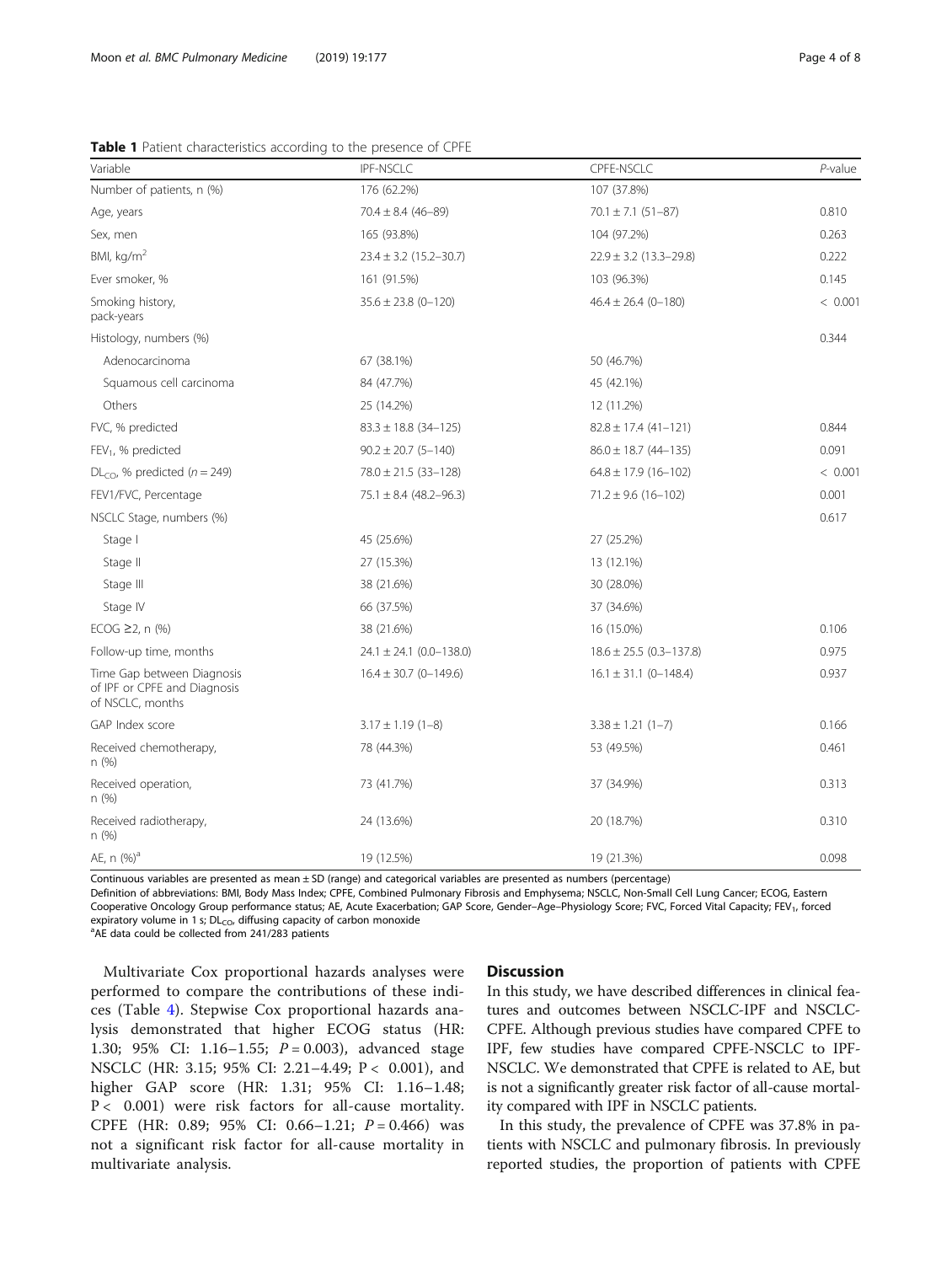<span id="page-4-0"></span>Table 2 Logistic regression analyses of factors related to AE

| Variable                   | OR   | 95% CI         | p-value |
|----------------------------|------|----------------|---------|
| GAP stage,<br>II and III   | 2.20 | $1.05 - 4.64$  | 0.037   |
| Fver smoker                | 3.05 | $0.38 - 24.23$ | 0.292   |
| Histology                  |      |                |         |
| Adenocarcinoma             | 1.00 |                |         |
| Squamous cell<br>carcinoma | 0.60 | $0.26 - 1.36$  | 0.220   |
| Others                     | 1.04 | $0.35 - 3.11$  | 0.950   |
| NSCLC stage $\geq$ III     | 1.85 | $0.83 - 4.16$  | 0.135   |
| <b>CPFF</b>                | 2.26 | 1.09-4.69      | 0.029   |

Values are presented as odds ratios (ORs) with 95% confidence intervals (CIs) Definition of abbreviation: GAP Score Gender–Age–Physiology Score, NSCLC Non-Small Cell Lung Cancer, CPFE Combined Pulmonary Fibrosis and Emphysema

detectable on a high-resolution CT scan ranged from 8 to 51% in IPF patients [\[13](#page-6-0), [23\]](#page-7-0). As the prevalence of lung cancer in CPFE is reported to be higher than that in IPF patients (50% vs. 14.5%) [[24\]](#page-7-0), the prevalence reported in this study is in accordance with the findings of previous studies. Cigarette smoking is the main risk factor for NSCLC, IPF, and emphysema, and IPF and emphysema are additional independent risk factors for NSCLC; thus, it is plausible that CPFE patients have a heavier smoking history and higher prevalence of NSCLC. The average smoking pack-years were higher in the CPFE group than in the IPF group in our study. These conditions also share many pathogenic pathways, including genetic and epigenetic alterations, tissue invasion, uncontrolled proliferation, and activation of specific signal transduction pathways [[25](#page-7-0)].

We assessed the median duration from the diagnosis of CPFE/IPF and diagnosis of NSCLC in patients who developed CPFE/IPF prior to developing NSCLC. The duration did not differ between the CPFE and IPF groups (20.01 months vs. 21.06 months,  $P = 0.618$ ). This may suggest that CPFE patients do not necessarily need a shorter follow-up period compared with IPF patients to monitor for the presence of lung cancer. The result did not differ when the patients who were diagnosed concurrently (i.e., diagnosed with NSCLC within 1 month before or after the diagnosis of IPF or CPFE) were excluded (43.0 months vs. 38.5 months,  $P = 0.670$ ).

The annual incidence of AE in patients with IPF has been reported as 5–15% [[26\]](#page-7-0). Additionally, the incidence rate of AE triggered by chemotherapy [\[27](#page-7-0)], surgery [\[28](#page-7-0)], and radiotherapy [\[29\]](#page-7-0) is increased in patients with IPF. In our study, the total incidence of AE was 15.7%. We found that CPFE was an independent risk factor of AE after treatment of NSCLC, similar to advanced IPF (higher GAP stage). In a retrospective study of 487 patients who underwent lobectomy for lung cancer, Saito et al. found that seven of 10 post-lobectomy acute respiratory distress syndrome cases (70%) had CPFE [\[30](#page-7-0)]. In Japan, Minegishi et al. have reported that the incidence of AE associated with anticancer treatment in lung cancer patients with interstitial lung disease is 10–30% for surgical resection and 9–21% for chemotherapy [\[12\]](#page-6-0). In our study, surgical resection patients with CPFE were at higher odds of developing AEs than were patients with IPF. Our study adds evidence that,

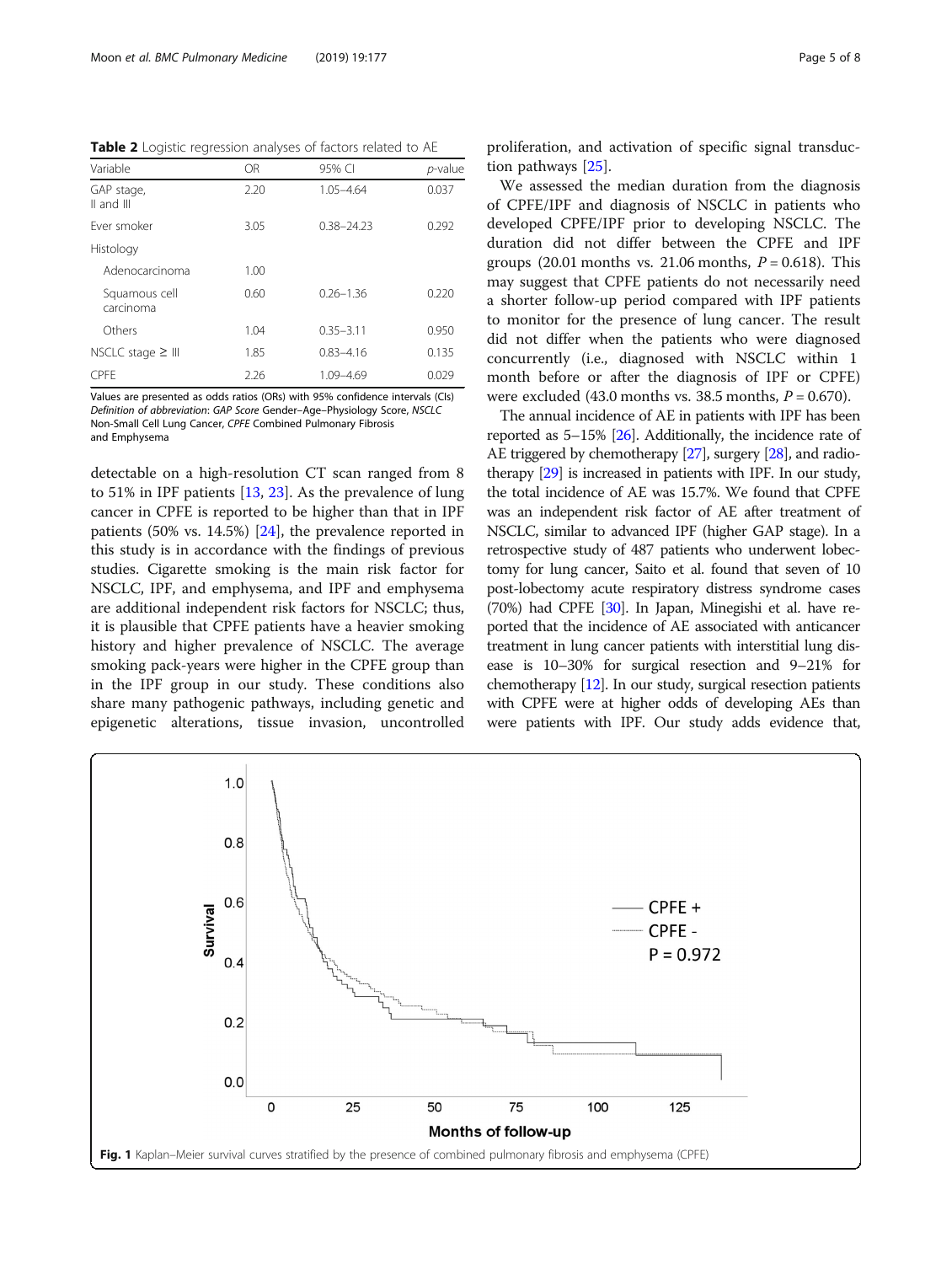| Variables                                                                      | <b>HR</b> | 95% CI        | $P$ value |
|--------------------------------------------------------------------------------|-----------|---------------|-----------|
| BMI, kg/m <sup>2</sup>                                                         | 0.92      | $0.88 - 0.96$ | < 0.001   |
| Ever Smoker, Yes                                                               | 0.897     | $0.55 - 1.46$ | 0.897     |
| CPFE, yes                                                                      | 0.995     | $0.75 - 1.32$ | 0.972     |
| $NSCLC$ Stage $\geq$ III                                                       | 3.68      | $2.69 - 5.03$ | < 0.001   |
| <b>ECOG</b>                                                                    | 1.44      | $1.24 - 1.68$ | < 0.001   |
| AE, Yes                                                                        | 2.91      | $1.73 - 4.91$ | < 0.001   |
| GAP Score                                                                      | 1.50      | $1.33 - 1.70$ | < 0.001   |
| Sex, Male                                                                      | 0.971     | $0.54 - 1.74$ | 0.920     |
| FVC, % Predicted                                                               | 0.98      | $0.98 - 0.99$ | < 0.001   |
| FEV <sub>1</sub> , % Predicted                                                 | 0.97      | $0.96 - 0.98$ | < 0.001   |
| DLco, % Predicted                                                              | 0.98      | $0.98 - 0.99$ | < 0.001   |
| FEV <sub>1</sub> /FVC, %                                                       | 1.03      | $1.01 - 1.04$ | 0.004     |
| Time Gap between Diagnosis<br>of IPF or CPFE and Diagnosis<br>of NSCLC, months | 1.00      | $1.00 - 1.01$ | 0.265     |
| Histologic type                                                                |           |               |           |
| Adenocarcinoma                                                                 | 1.00      |               |           |
| Squamous cell carcinoma                                                        | 0.93      | $0.69 - 1.26$ | 0.647     |
| Others                                                                         | 1.68      | $1.10 - 2.55$ | 0.016     |

<span id="page-5-0"></span>Table 3 Clinical factors associated with all-cause mortality (univariate analysis)

Data are presented as hazard ratios (95% confidence intervals)

Definition of abbreviations: BMI Body Mass Index, CPFE Combined Pulmonary Fibrosis and Emphysema, NSCLC Non-Small Cell Lung Cancer, ECOG Eastern Cooperative Oncology Group performance status, AE Acute Exacerbation, GAP Score Gender–Age–Physiology Score, FVC Forced Vital Capacity, FEV1 forced expiratory volume in 1 s,  $DL_{CO}$  diffusing capacity of carbon monoxide

regardless of whether invasive or non-invasive treatment is used, CPFE may increase the risk of AE.

In IPF and lung cancer patients, efforts are being made to prevent the development of AE. Iwata et al. showed that perioperative pirfenidone for lung cancer surgery in patients with IPF significantly decreased the incidence of AE after surgery [\[31\]](#page-7-0). This may also apply to CPFE patients, but further studies are required.

|                         |  | <b>Table 4</b> Clinical factors associated with all-cause mortality |  |  |
|-------------------------|--|---------------------------------------------------------------------|--|--|
| (multivariate analysis) |  |                                                                     |  |  |

| Variables               | <b>HR</b> | 95% CI        | $P$ value |
|-------------------------|-----------|---------------|-----------|
| BMI, $kg/m2$            | 0.99      | $0.95 - 1.04$ | 0.775     |
| CPFE, yes               | 0.89      | $0.66 - 1.21$ | 0.466     |
| NSCLC Stage $\geq$ III  | 3.15      | $2.21 - 4.49$ | < 0.001   |
| <b>FCOG</b>             | 1.30      | 1.09-1.55     | 0.003     |
| GAP Score               | 1.31      | $1.16 - 1.48$ | < 0.001   |
| Histologic type         |           |               |           |
| Adenocarcinoma          | 1.00      |               |           |
| Squamous cell carcinoma | 0.97      | $0.70 - 1.34$ | 0.849     |
| Others                  | 1.27      | $0.80 - 1.99$ | 0.309     |

Data are presented as hazard ratios (95% confidence intervals)

Definition of abbreviations: BMI Body Mass Index, CPFE Combined Pulmonary Fibrosis and Emphysema, NSCLC Non-Small Cell Lung Cancer, ECOG Eastern Cooperative Oncology Group performance status, GAP Score Gender–Age–Physiology Score

CPFE did not affect the mortality rate of NSCLC patients, although AE has been associated with increased mortality. AEs of IPF are a well-described complication after lung resection, with an incidence of approximately 15% and mortality of 33.3–100% in some studies [[32](#page-7-0)]. It is possible that, in IPF-NSCLC and CPFE-NSCLC patients, the main prognostic factor is the NSCLC stage. Similarly, Goto et al. [\[33\]](#page-7-0) showed that IPF is a prognostic factor in stage I/II NSCLC, but not in stage III/IV NSCLC. Another possibility is that the outcomes of AEs of CPFE could be more favorable than those of IPF. Toyoshima et al. [\[34](#page-7-0)] have reported that, in a comparison of AEs of CPFE and IPF, the AEs of CPFE had a more favorable outcome. Lastly, it is possible that the general prognosis of CPFE-NSCLC patients is better than that of IPF-NSCLC patients, without AEs. Some studies have indicated a much worse prognosis for CPFE than for IPF [[35,](#page-7-0) [36\]](#page-7-0). However, there are data indicating that CPFE patients have the same  $[10]$  $[10]$  $[10]$  or even longer survival [\[37\]](#page-7-0) compared with IPF subjects. Further studies are needed on this matter.

Our study had some limitations. First, it included only Korean patients and only two centers participated in the study. Some studies of drug-induced lung injury have suggested ethnic differences in the susceptibility to acute progressive respiratory failure during the course of IPF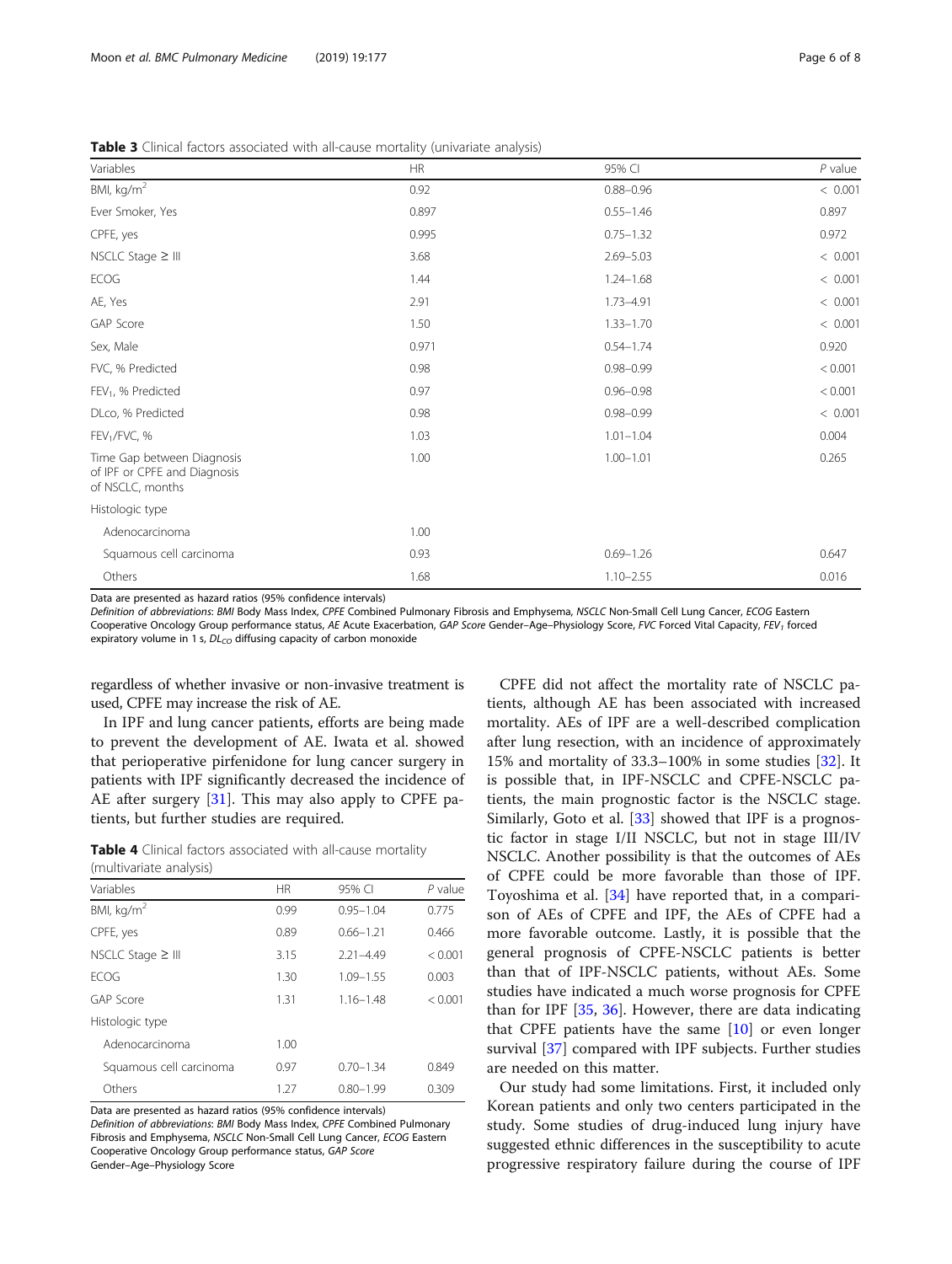<span id="page-6-0"></span>[[38\]](#page-7-0). Large multiregional prospective studies are needed to eliminate an ethnic bias. Second, there might have been bias in patient selection. Of the patients who met the inclusion criteria, the proportion of patients who had incomplete data or who were lost to follow-up was high (22%). Furthermore, as our study population comprised patients who underwent chest CT scans at a tertiary hospital, the population may not be fully representative of the disease population.

## Conclusions

In conclusion, the risk of AE was higher in patients with CPFE and NSCLC, but all-cause mortality was not higher in NSCLC patients with concomitant CPFE than in those with concomitant IPF. Physicians should be aware of the increased risk of AE when treating NSCLC patients with CPFE. A multidisciplinary approach is required for treating these patients.

#### Supplementary information

Supplementary information accompanies this paper at [https://doi.org/10.](https://doi.org/10.1186/s12890-019-0951-2) [1186/s12890-019-0951-2.](https://doi.org/10.1186/s12890-019-0951-2)

Additional file 1: Table S1. Incidence of acute exacerbation according to treatment modality.

#### Abbreviations

AE: Acute exacerbation; CPFE: Combined pulmonary fibrosis and emphysema; CT: Computed tomography; DL<sub>CO</sub>: Diffusing capacity of carbon monoxide; ECOG: Eastern Cooperative Oncology Group performance status; FEV1: Forced expiratory volume in 1 s; FVC: Forced vital capacity; GAP: Gender–Age–Physiology; IPF: Idiopathic pulmonary fibrosis; NSCLC: Non-small cell lung cancer; UIP: Usual interstitial pneumonia

#### Acknowledgements

We thank Dr. M. Song (Division of Pulmonary and Critical Care Medicine, Department of Internal Medicine, Severance Hospital, Yonsei University College of Medicine, Seoul, Korea.) for her contribution to the statistical analysis and assessment of the patients' clinical data.

#### Authors' contributions

HIY., SHL., and SWM. conceived and designed the study; SWM., SHL., HIY., MSP., YSK., JJ., YSJ., JHL., and CTL. acquired the clinical data; SWM. and SYK. conducted the statistical analysis; HSS. was involved in pathologic support; and KWL., JHC., and SSK. were involved in radiologic support. HIY., SHL. and SWM. had full access to all the data in the study and take responsibility for the integrity of the data and accuracy of the analysis. All authors designed the study, interpreted the data, critically revised the manuscript for important intellectual content, and approved the submitted version.

#### Funding

This work was supported by the National Research Foundation of Korea (NRF) grant funded by the Korea government (MSIT) (No. 2018R1C1B5043991). The funding grant was used as a partial income of a researcher who only participated in collecting retrospective data but was not included in the authors list.

#### Availability of data and materials

The datasets used and/or analyzed are available from corresponding author upon reasonable request.

#### Ethics approval and consent to participate

This research protocol was approved by the Institutional Review Board of Severance Hospital, South Korea (IRB No. 4–2018-0770). The study design

was approved by the appropriate ethics review boards. The requirement to obtain informed patient consent was waived.

#### Consent for publication

Not applicable.

#### Competing interests

The authors declare that they have no competing interests.

#### Author details

<sup>1</sup> Division of Pulmonology, Department of Internal Medicine, Severance Hospital, Yonsei University College of Medicine, 50-1 Yonsei-ro, Seodaemun-gu, Seoul 120-752, South Korea. <sup>2</sup>Division of Pulmonary and Critical Care Medicine, Department of Internal Medicine, Seoul National University College of Medicine, Seoul National University Bundang Hospital, Seongnam, Republic of Korea. <sup>3</sup>Department of Radiology, Seoul national University Bundang Hospital, Seongnam, South Korea. <sup>4</sup> Department of Pathology, Yonsei University College of Medicine, Seoul, South Korea. 5 Department of Radiology, Yonsei University College of Medicine, Seoul, South Korea.

# Received: 19 December 2018 Accepted: 27 September 2019<br>Published online: 15 October 2019

#### References

- 1. Raghu G, Collard HR, Egan JJ, Martinez FJ, Behr J, Brown KK, Colby TV, Cordier JF, Flaherty KR, Lasky JA, et al. An official ATS/ERS/JRS/ALAT statement: idiopathic pulmonary fibrosis: evidence-based guidelines for diagnosis and management. Am J Respir Crit Care Med. 2011;183(6):788–824.
- 2. Lee T, Park JY, Lee HY, Cho YJ, Yoon HI, Lee JH, Jheon S, Lee CT, Park JS. Lung cancer in patients with idiopathic pulmonary fibrosis: clinical characteristics and impact on survival. Respir Med. 2014;108(10):1549–55.
- Kanaji N, Tadokoro A, Kita N, Murota M, Ishii T, Takagi T, Watanabe N, Tojo Y, Harada S, Hasui Y, et al. Impact of idiopathic pulmonary fibrosis on advanced non-small cell lung cancer survival. J Cancer Res Clin Oncol. 2016; 142(8):1855–65.
- 4. Li Y, Swensen SJ, Karabekmez LG, Marks RS, Stoddard SM, Jiang R, Worra JB, Zhang F, Midthun DE, de Andrade M, et al. Effect of emphysema on lung cancer risk in smokers: a computed tomography-based assessment. Cancer Prev Res (Phila). 2011;4(1):43–50.
- 5. Gullon JA, Suarez I, Medina A, Rubinos G, Fernandez R, Gonzalez I. Role of emphysema and airway obstruction in prognosis of lung cancer. Lung Cancer. 2011;71(2):182–5.
- 6. Lin H, Jiang S. Combined pulmonary fibrosis and emphysema (CPFE): an entity different from emphysema or pulmonary fibrosis alone. J Thorac Dis. 2015;7(4):767–79.
- 7. Cottin V, Nunes H, Brillet PY, Delaval P, Devouassoux G, Tillie-Leblond I, Israel-Biet D, Court-Fortune I, Valeyre D, Cordier JF. Combined pulmonary fibrosis and emphysema: a distinct underrecognised entity. Eur Respir J. 2005;26(4):586–93.
- 8. Kurashima K, Takayanagi N, Tsuchiya N, Kanauchi T, Ueda M, Hoshi T, Miyahara Y, Sugita Y. The effect of emphysema on lung function and survival in patients with idiopathic pulmonary fibrosis. Respirology. 2010; 15(5):843–8.
- 9. Mejia M, Carrillo G, Rojas-Serrano J, Estrada A, Suarez T, Alonso D, Barrientos E, Gaxiola M, Navarro C, Selman M. Idiopathic pulmonary fibrosis and emphysema: decreased survival associated with severe pulmonary arterial hypertension. Chest. 2009;136(1):10–5.
- 10. Jankowich MD, Rounds S. Combined pulmonary fibrosis and emphysema alters physiology but has similar mortality to pulmonary fibrosis without emphysema. Lung. 2010;188(5):365–73.
- 11. Kwak N, Park CM, Lee J, Park YS, Lee SM, Yim JJ, Yoo CG, Kim YW, Han SK, Lee CH. Lung cancer risk among patients with combined pulmonary fibrosis and emphysema. Respir Med. 2014;108(3):524–30.
- 12. Minegishi Y, Kokuho N, Miura Y, Matsumoto M, Miyanaga A, Noro R, Saito Y, Seike M, Kubota K, Azuma A, et al. Clinical features, anti-cancer treatments and outcomes of lung cancer patients with combined pulmonary fibrosis and emphysema. Lung Cancer. 2014;85(2):258–63.
- 13. Ryerson CJ, Hartman T, Elicker BM, Ley B, Lee JS, Abbritti M, Jones KD, King TE Jr, Ryu J, Collard HR. Clinical features and outcomes in combined